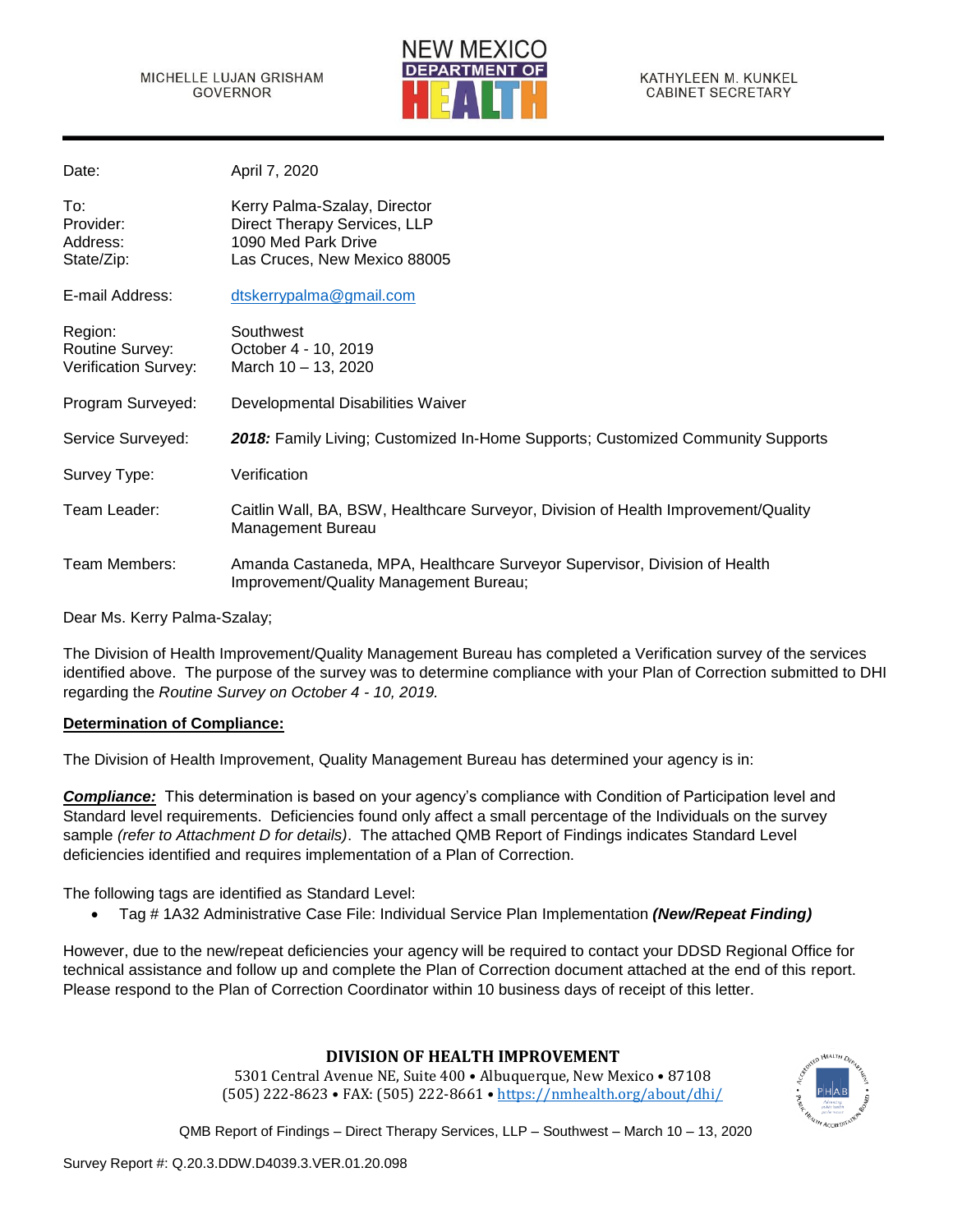## **Plan of Correction:**

The attached Report of Findings identifies the new/repeat Standard Level deficiencies found during your agency's verification compliance review. You are required to complete and implement a Plan of Correction. Your agency has a total of 10 business days from the receipt of this letter. The Plan of Correction must include the following:

- 1. Evidence your agency has contacted your DDSD Regional Office for technical assistance;
- 2. A Plan of Correction detailing Quality Assurance/Quality Improvement processes to prevent your agency from receiving deficiencies in the future. Please use the format provided at the end of this report;
- 3. Documentation verifying that newly cited deficiencies have been corrected.

## **Submission of your Plan of Correction:**

Please submit your agency's Plan of Correction and documentation verifying correction of survey deficiencies within 10 business days of receipt of this letter to the parties below:

**1. Quality Management Bureau, Attention: Plan of Correction Coordinator 5301 Central Ave. NE Suite 400, New Mexico 87108 [MonicaE.Valdez@state.nm.us](mailto:MonicaE.Valdez@state.nm.us)**

## **2. Developmental Disabilities Supports Division Regional Office for region of service surveyed**

Failure to submit your POC within the allotted 10 business days may result in the imposition of a \$200 per day Civil Monetary Penalty until it is received, completed and/or implemented.

Please call the Plan of Correction Coordinator at 505-273-1930, if you have questions about the survey or the report. Thank you for your cooperation and for the work you perform.

Sincerely,

Caitlin Wall, BA, BSW

Caitlin Wall, BA, BSW Team Lead/Healthcare Surveyor Division of Health Improvement Quality Management Bureau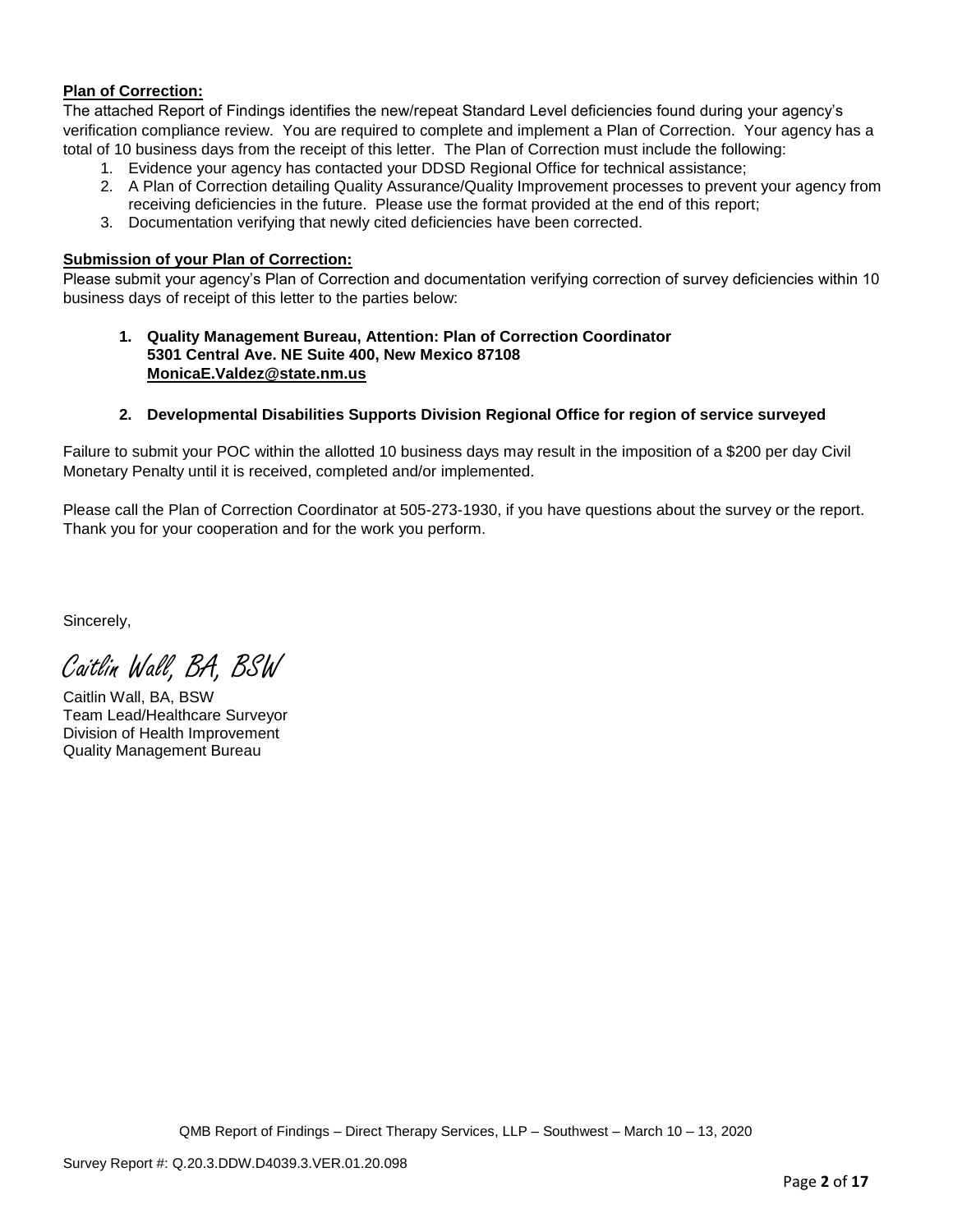| <b>Survey Process Employed:</b>                                      |                                                                                                                                      |
|----------------------------------------------------------------------|--------------------------------------------------------------------------------------------------------------------------------------|
| <b>Administrative Review Start Date:</b>                             | March 10, 2020                                                                                                                       |
| Contact:                                                             | <b>Direct Therapy Services, LLP</b><br>Manda Olivas, Service Coordinator / Program Manager                                           |
|                                                                      | <b>DOH/DHI/QMB</b><br>Caitlin Wall, BA, BSW, Team Lead/Healthcare Surveyor                                                           |
| <b>Exit Conference Date:</b>                                         | March 13, 2020                                                                                                                       |
| Present:                                                             | <b>Direct Therapy Services, LLP</b><br>Kerry Palma-Szalay, Director                                                                  |
|                                                                      | DOH/DHI/QMB<br>Caitlin Wall, BA, BSW, Team Lead/Healthcare Surveyor<br>Amanda Castaneda-Holguin, MPA, Healthcare Surveyor Supervisor |
| <b>Administrative Locations Visited:</b>                             | 1090 Med Park Drive, Las Cruces, New Mexico 88005<br>2140 U.S. 180, Silver City, New Mexico 88061                                    |
| Total Sample Size:                                                   | 10                                                                                                                                   |
|                                                                      | 0 - Jackson Class Members:<br>10 - Non- <i>Jackson</i> Class Members                                                                 |
|                                                                      | 4 - Family Living<br>2 - Customized In-Home Supports<br>10 - Customized Community Supports                                           |
| Persons Served Records Reviewed                                      | 10                                                                                                                                   |
| Direct Support Personnel Records Reviewed                            | 43                                                                                                                                   |
| Direct Support Personnel Interviewed during<br><b>Routine Survey</b> | 13                                                                                                                                   |
| Substitute Care/Respite Personnel<br><b>Records Reviewed</b>         | 10                                                                                                                                   |
| Service Coordinator Records Reviewed                                 | 3                                                                                                                                    |
| Nurse Interview completed during Routine Survey                      | 1                                                                                                                                    |
| Administrative Processes and Records Reviewed:                       |                                                                                                                                      |

- Medicaid Billing/Reimbursement Records for all Services Provided
- Accreditation Records
- Oversight of Individual Funds
- Individual Medical and Program Case Files, including, but not limited to:
	- <sup>o</sup>Individual Service Plans
	- Progress on Identified Outcomes
	- **<sup>o</sup>Healthcare Plans**
	- Medication Administration Records
	- Medical Emergency Response Plans
	- **<sup>o</sup>Therapy Evaluations and Plans**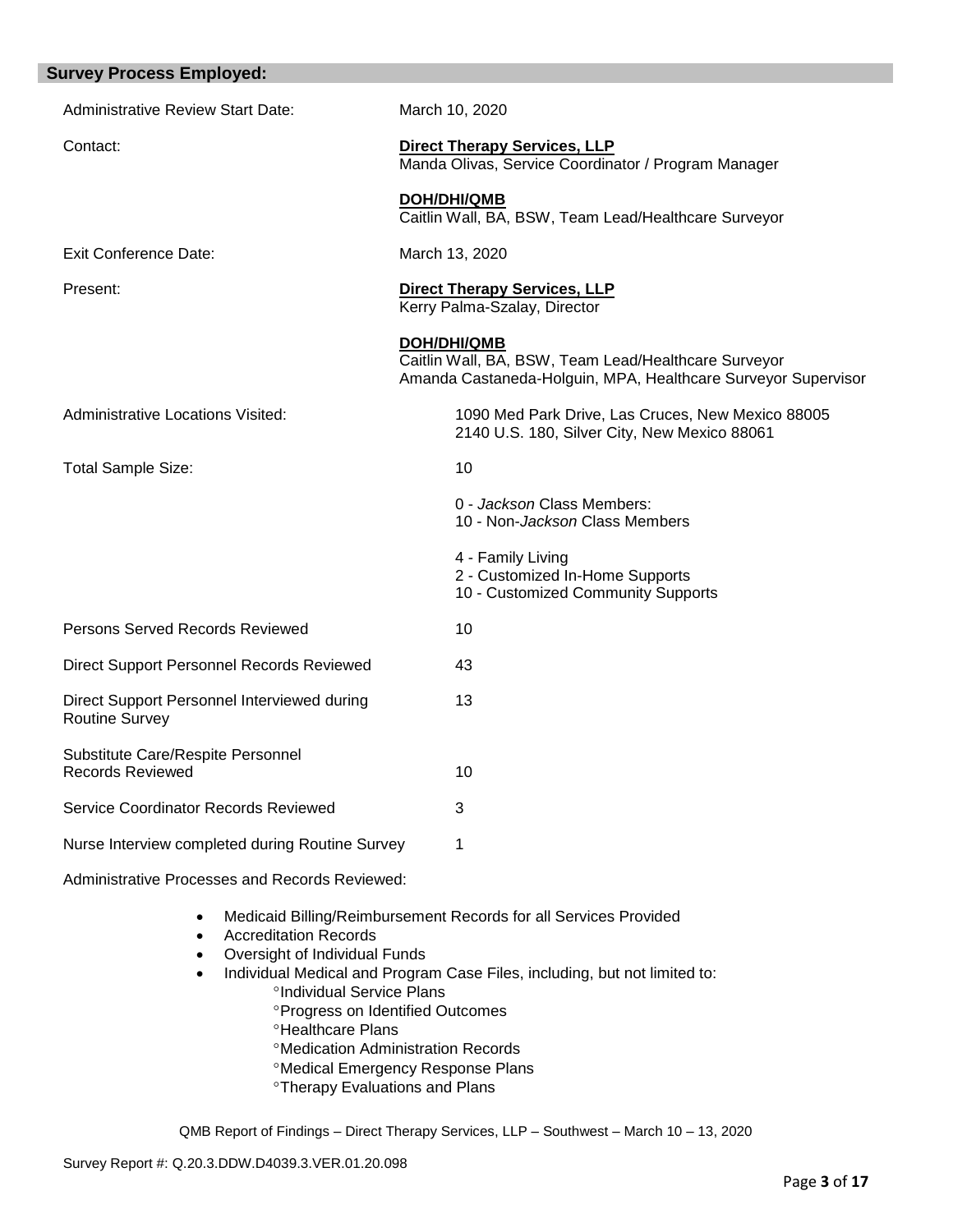Healthcare Documentation Regarding Appointments and Required Follow-Up Other Required Health Information

- Internal Incident Management Reports and System Process / General Events Reports
- Personnel Files, including nursing and subcontracted staff
- Staff Training Records, Including Competency Interviews with Staff
- Agency Policy and Procedure Manual
- Caregiver Criminal History Screening Records
- Consolidated Online Registry/Employee Abuse Registry
- Human Rights Committee Notes and Meeting Minutes
- Evacuation Drills of Residences and Service Locations
- Quality Assurance / Improvement Plan

#### CC: Distribution List: DOH - Division of Health Improvement

DOH - Developmental Disabilities Supports Division

DOH - Office of Internal Audit

HSD - Medical Assistance Division

NM Attorney General's Office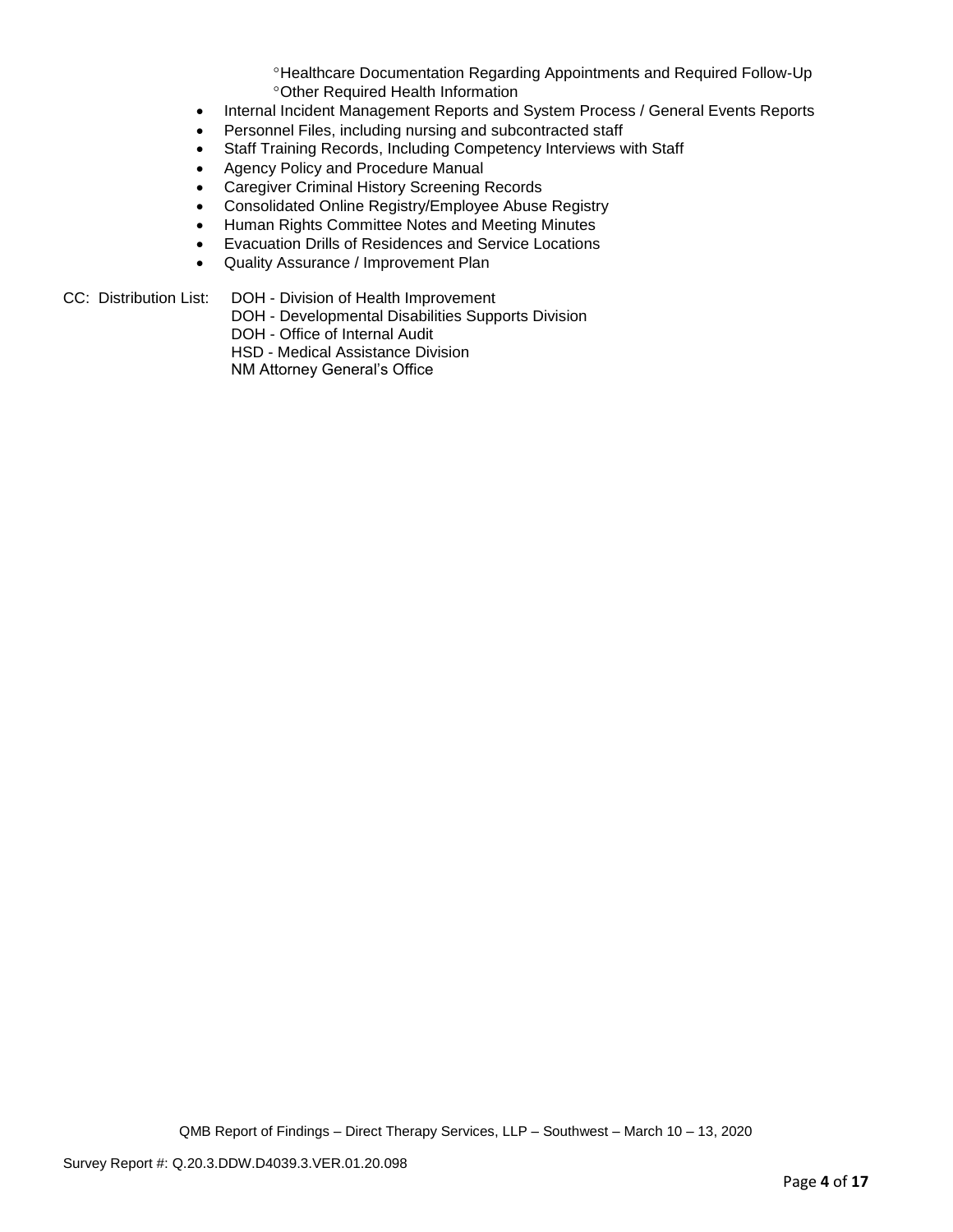## **Department of Health, Division of Health Improvement QMB Determination of Compliance Process**

The Division of Health Improvement, Quality Management Bureau (QMB) surveys compliance of the Developmental Disabilities Waiver (DDW) standards and other state and federal regulations. For the purpose of the LCA / CI survey the CMS waiver assurances have been grouped into four (4) Service Domains: Plan of Care (ISP Implementation); Qualified Providers; Health, Welfare and Safety; and Administrative Oversight (note that Administrative Oversight listed in this document is not the same as the CMS assurance of Administrative Authority. Used in this context it is related to the agency's operational policies and procedures, Quality Assurance system and Medicaid billing and reimbursement processes.)

The QMB Determination of Compliance process is based on provider compliance or non-compliance with standards and regulations identified during the on-site survey process and as reported in the QMB Report of Findings. All areas reviewed by QMB have been agreed to by DDSD and DHI/QMB and are reflective of CMS requirements. All deficiencies (non-compliance with standards and regulations) are identified and cited as either a Standard level deficiency or a Condition of Participation level deficiency in the QMB Reports of Findings. All deficiencies require corrective action when non-compliance is identified.

Each deficiency in your Report of Findings has been predetermined to be a Standard Level Deficiency, a Condition of Participation Level Deficiency, if below 85% compliance or a non-negotiable Condition of Participation Level Deficiency. Your Agency's overall Compliance Determination is based on a Scope and Severity Scale which takes into account the number of Standard and Condition Level Tags cited as well as the percentage of Individuals affected in the sample.

# **Conditions of Participation (CoPs)**

CoPs are based on the Centers for Medicare and Medicaid Services, Home and Community-Based Waiver required assurances, in addition to the New Mexico Developmental Disability Waiver (DDW) Service Standards. The Division of Health Improvement (DHI), in conjunction with the Developmental Disability Support Division (DDSD), has identified certain deficiencies that have the potential to be a Condition of Participation Level, if the tag falls below 85% compliance based on the number of people affected. Additionally, there are what are called nonnegotiable Conditions of Participation, regardless if one person or multiple people are affected. In this context, a CoP is defined as an essential / fundamental regulation or standard, which when out of compliance directly affects the health and welfare of the Individuals served. If no deficiencies within a Tag are at the level of a CoP, it is cited as a Standard Level Deficiency.

# *Service Domains and CoPs for Living Care Arrangements and Community Inclusion are as follows:*

**Service Domain: Service Plan: ISP Implementation -** *Services are delivered in accordance with the service plan, including type, scope, amount, duration and frequency specified in the service plan.*

#### **Potential Condition of Participation Level Tags, if compliance is below 85%:**

- **1A08.3 –** Administrative Case File: Individual Service Plan / ISP Components
- **1A32 –** Administrative Case File: Individual Service Plan Implementation
- **LS14 –** Residential Service Delivery Site Case File (ISP and Healthcare Requirements)
- **IS14 –** CCS / CIES Service Delivery Site Case File (ISP and Healthcare Requirements)

**Service Domain: Qualified Providers -** *The State monitors non-licensed/non-certified providers to assure adherence to waiver requirements. The State implements its policies and procedures for verifying that provider training is conducted in accordance with State requirements and the approved waiver.*

#### **Potential Condition of Participation Level Tags, if compliance is below 85%:**

- **1A20 -** Direct Support Personnel Training
- **1A22 -** Agency Personnel Competency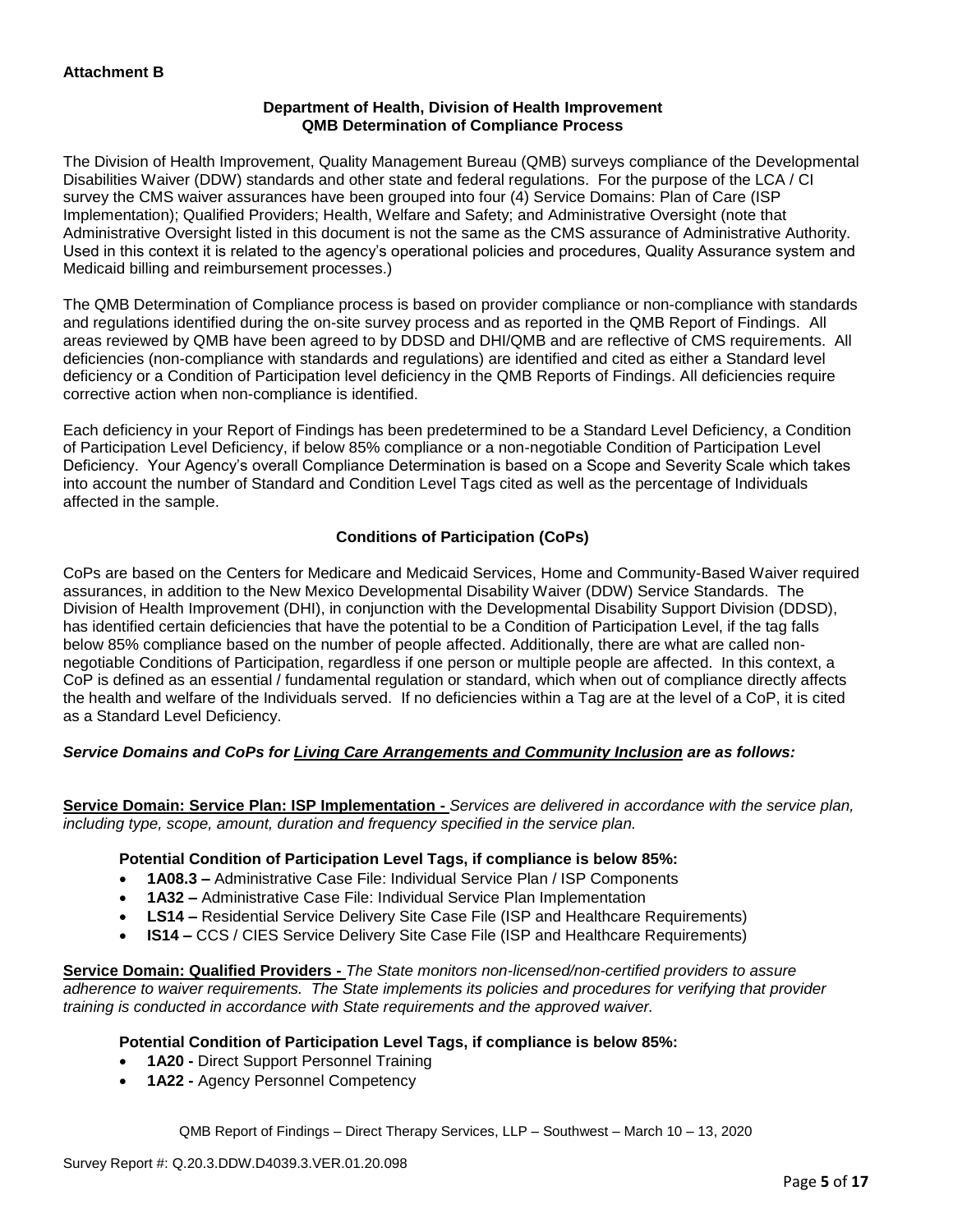• **1A37 –** Individual Specific Training

## **Non-Negotiable Condition of Participation Level Tags (one or more Individuals are cited):**

- **1A25.1 –** Caregiver Criminal History Screening
- **1A26.1 –** Consolidated On-line Registry Employee Abuse Registry

**Service Domain: Health, Welfare and Safety -** *The State, on an ongoing basis, identifies, addresses and seeks to prevent occurrences of abuse, neglect and exploitation. Individuals shall be afforded their basic human rights. The provider supports individuals to access needed healthcare services in a timely manner.*

### **Potential Condition of Participation Level Tags, if compliance is below 85%:**

- **1A08.2 –** Administrative Case File: Healthcare Requirements & Follow-up
- **1A09 –** Medication Delivery Routine Medication Administration
- **1A09.1 –** Medication Delivery PRN Medication Administration
- **1A15.2 –** Administrative Case File: Healthcare Documentation (Therap and Required Plans)

#### **Non-Negotiable Condition of Participation Level Tags (one or more Individuals are cited):**

- **1A05 –** General Requirements / Agency Policy and Procedure Requirements
- **1A07 –** Social Security Income (SSI) Payments
- **1A09.2 –** Medication Delivery Nurse Approval for PRN Medication
- **1A15 –** Healthcare Coordination Nurse Availability / Knowledge
- **1A31 –** Client Rights/Human Rights
- **LS25.1 –** Residential Reqts. (Physical Environment Supported Living / Family Living / Intensive Medical Living)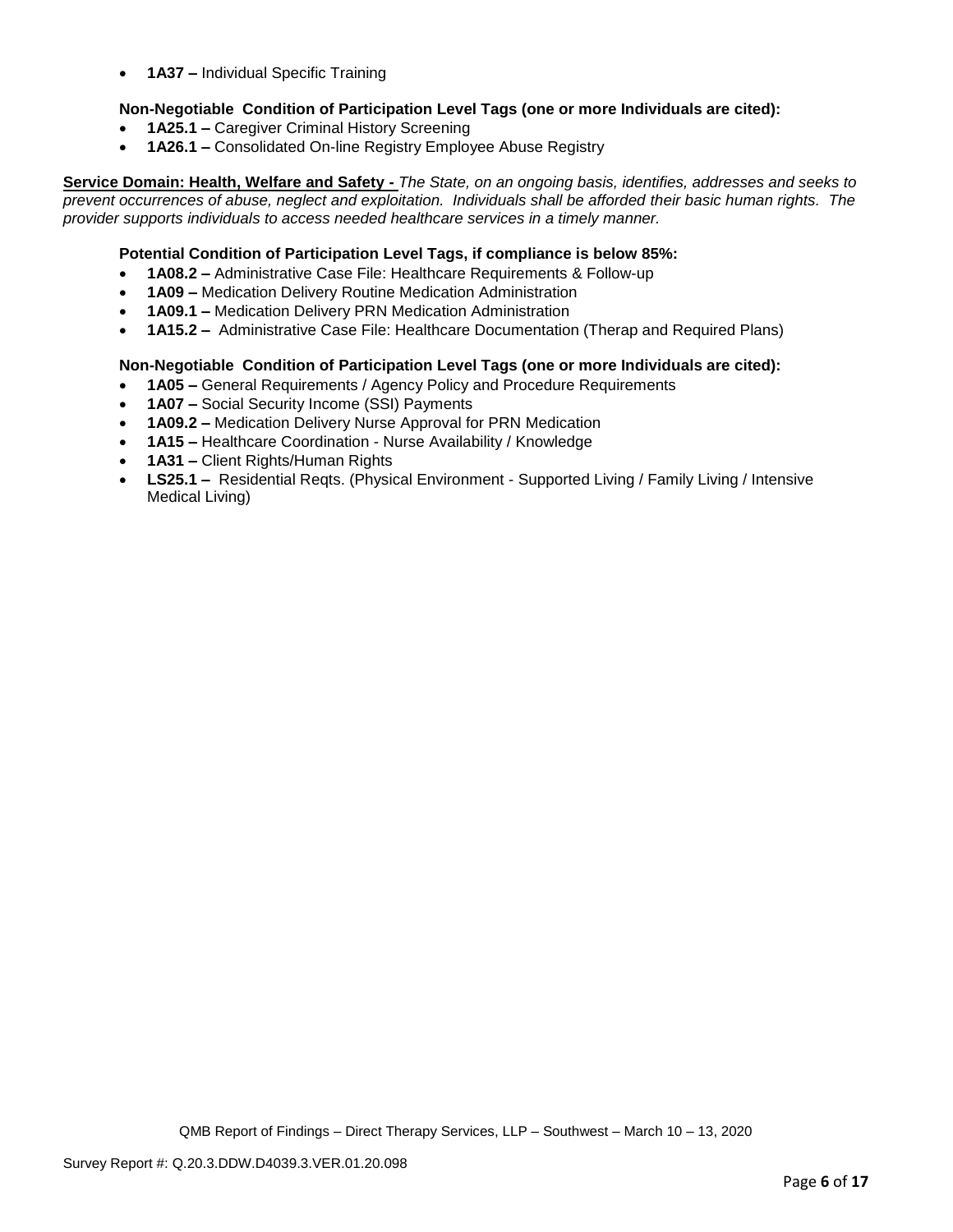## **Attachment C**

#### **Guidelines for the Provider Informal Reconsideration of Finding (IRF) Process**

#### **Introduction:**

Throughout the QMB Survey process, surveyors are openly communicating with providers. Open communication means surveyors have clarified issues and/or requested missing information before completing the review through the use of the signed/dated "Document Request," or "Administrative Needs," etc. forms. Regardless, there may still be instances where the provider disagrees with a specific finding. Providers may use the following process to informally dispute a finding.

#### **Instructions:**

- 1. The Informal Reconsideration of the Finding (IRF) request must be received in writing to the QMB Bureau Chief **within 10 business days** of receipt of the final Report of Findings **(***Note: No extensions are granted for the IRF)***.**
- 2. The written request for an IRF *must* be completed on the QMB Request for Informal Reconsideration of Finding form available on the QMB website: <https://nmhealth.org/about/dhi/cbp/irf/>
- 3. The written request for an IRF must specify in detail the request for reconsideration and why the finding is inaccurate.
- 4. The IRF request must include all supporting documentation or evidence.
- 5. If you have questions about the IRF process, email the IRF Chairperson, Valerie V. Valdez at [valerie.valdez@state.nm.us](mailto:valerie.valdez@state.nm.us) for assistance.

#### **The following limitations apply to the IRF process:**

- The written request for an IRF and all supporting evidence must be received within 10 business days.
- Findings based on evidence requested during the survey and not provided may not be subject to reconsideration.
- The supporting documentation must be new evidence not previously reviewed or requested by the survey team.
- Providers must continue to complete their Plan of Correction during the IRF process
- Providers may not request an IRF to challenge the sampling methodology.
- Providers may not request an IRF based on disagreement with the nature of the standard or regulation.
- Providers may not request an IRF to challenge the team composition.
- Providers may not request an IRF to challenge the DHI/QMB determination of compliance or the length of their DDSD provider contract.

A Provider forfeits the right to an IRF if the request is not received within 10 business days of receiving the report and/or does not include all supporting documentation or evidence to show compliance with the standards and regulations.

The IRF Committee will review the request; the Provider will be notified in writing of the ruling; no face-to-face meeting will be conducted.

When a Provider requests that a finding be reconsidered, it does not stop or delay the Plan of Correction process. **Providers must continue to complete the Plan of Correction, including the finding in dispute regardless of the IRF status.** If a finding is removed or modified, it will be noted and removed or modified from the Report of Findings. It should be noted that in some cases a Plan of Correction may be completed prior to the IRF process being completed. The provider will be notified in writing on the decisions of the IRF committee.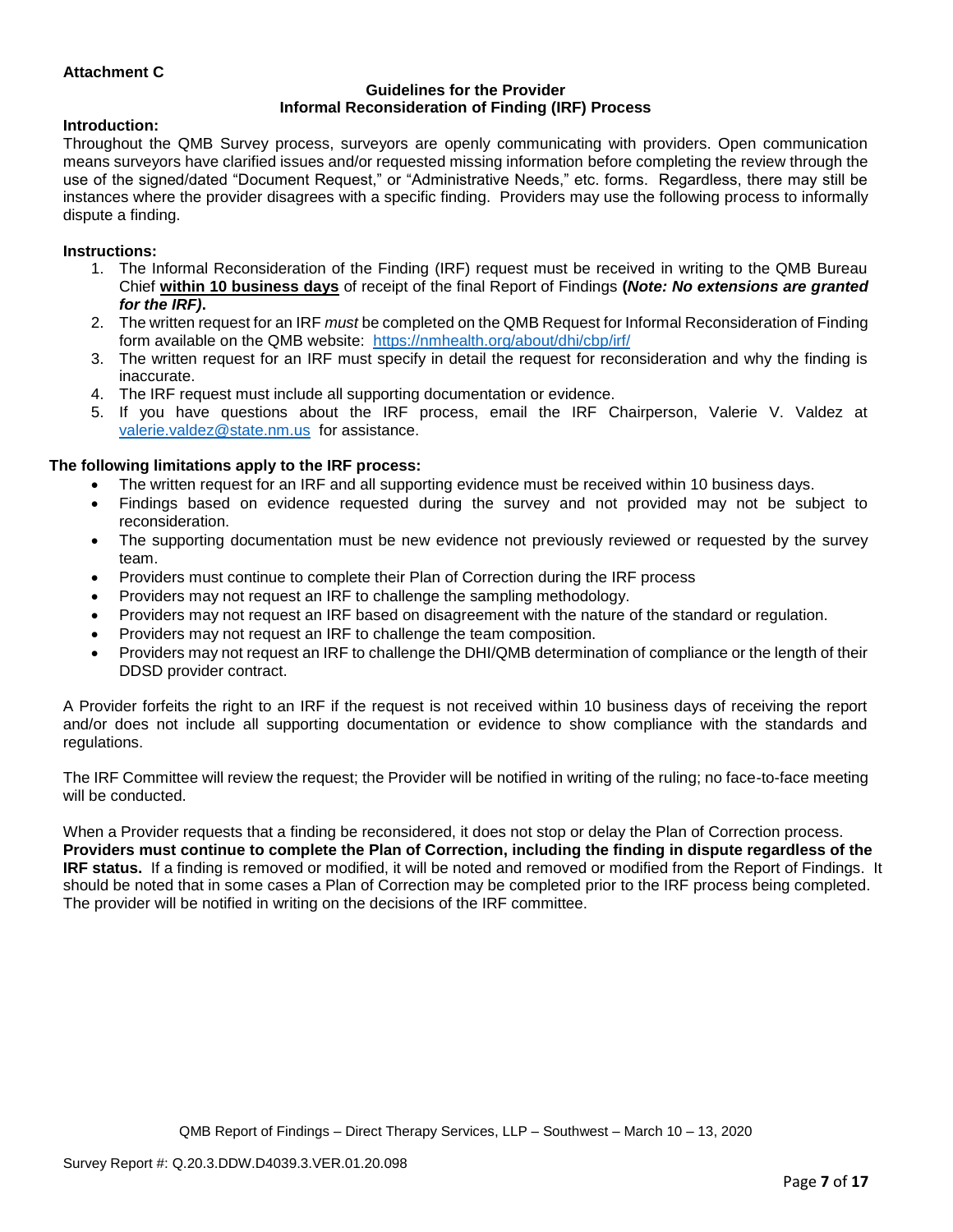# **QMB Determinations of Compliance**

## **Compliance:**

The QMB determination of *Compliance* indicates that a provider has either no deficiencies found during a survey or that no deficiencies at the Condition of Participation Level were found. The agency has obtained a level of compliance such that there is a minimal potential for harm to individuals' health and safety. To qualify for a determination of *Compliance*, the provider must have received no Conditions of Participation Level Deficiencies and have a minimal number of Individuals on the sample affected by the findings indicated in the Standards Level Tags.

### **Partial-Compliance with Standard Level Tags:**

The QMB determination of *Partial-Compliance with Standard Level Tags* indicates that a provider is in compliance with all Condition of Participation Level deficiencies but is out of compliance with a certain percentage of Standard Level deficiencies. This partial-compliance, if not corrected, may result in a negative outcome or the potential for more than minimal harm to individuals' health and safety. There are two ways to receive a determination of Partial Compliance with Standard Level Tags:

- 1. Your Report of Findings includes 16 or fewer Standards Level Tags with between 75% and 100% of the survey sample affected in any tag.
- 2. Your Report of Findings includes 17 or more Standard Level Tags with between 50% to 74% of the survey sample affected in any tag.

## **Partial-Compliance with Standard Level Tags and Condition of Participation Level Tags:**

The QMB determination of *Partial-Compliance with Standard Level Tags and Condition of Participation Level Tags*  indicates that a provider is out of compliance with one to five (1 – 5) Condition of Participation Level Tags. This partial-compliance, if not corrected, may result in a serious negative outcome or the potential for more than minimal harm to individuals' health and safety.

#### **Non-Compliance:**

The QMB determination of *Non-Compliance* indicates a provider is significantly out of compliance with both Standard Level deficiencies and Conditions of Participation level deficiencies. This non-compliance, if not corrected, may result in a serious negative outcome or the potential for more than minimal harm to individuals' health and safety. There are three ways an agency can receive a determination of Non-Compliance:

- 1. Your Report of Findings includes 17 or more total Tags with 0 to 5 Condition of Participation Level Tags with 75% to 100% of the survey sample affected in any Condition of Participation Level tag.
- 2. Your Report of Findings includes any amount of Standard Level Tags with 6 or more Condition of Participation Level Tags.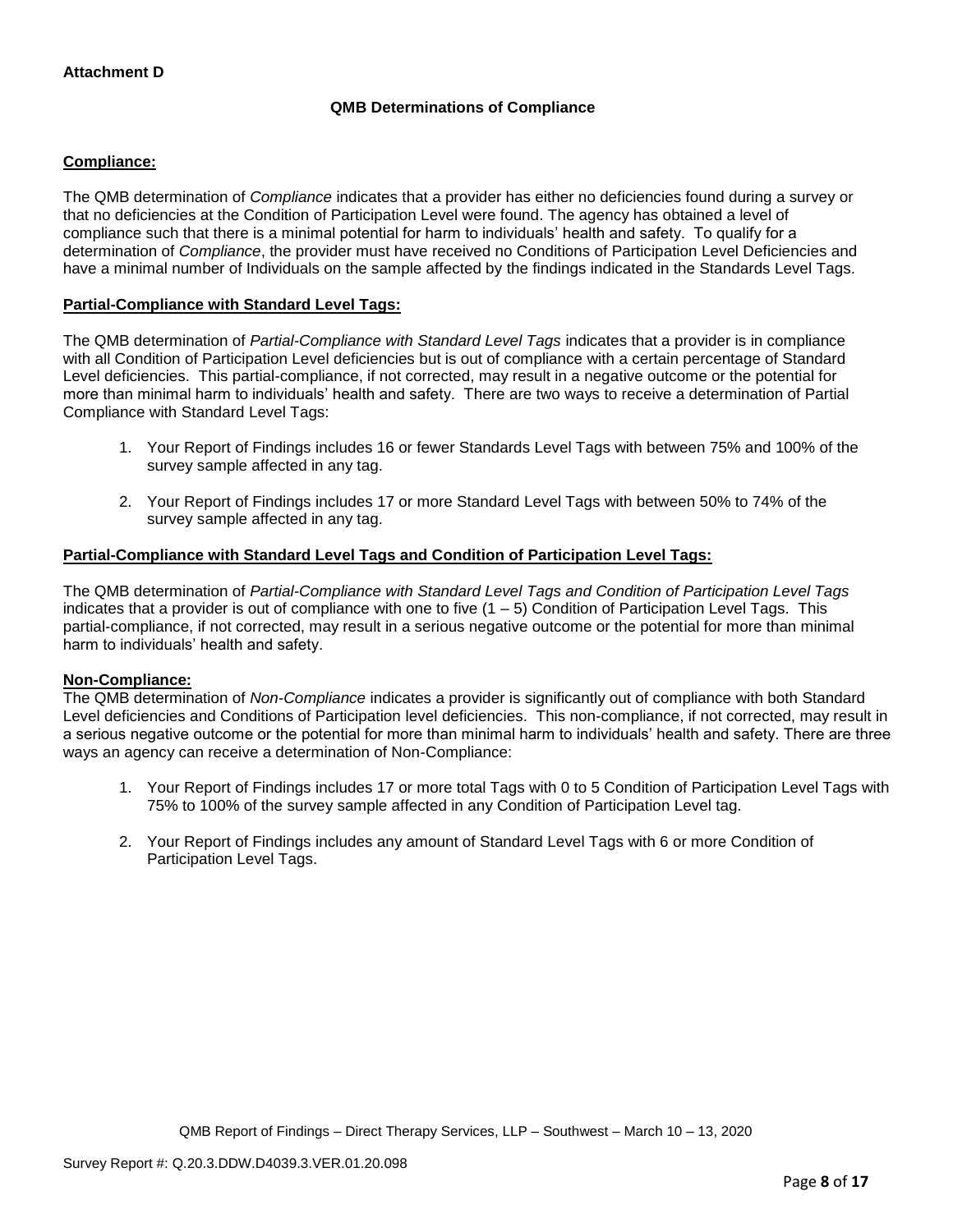| Compliance                                                                                          | Weighting                                                                                                                        |                                                                                                                                    |                                                                                                                             |                                                                                                                        |                                                                                                                         |                                                                                                                             |                                                                                                               |
|-----------------------------------------------------------------------------------------------------|----------------------------------------------------------------------------------------------------------------------------------|------------------------------------------------------------------------------------------------------------------------------------|-----------------------------------------------------------------------------------------------------------------------------|------------------------------------------------------------------------------------------------------------------------|-------------------------------------------------------------------------------------------------------------------------|-----------------------------------------------------------------------------------------------------------------------------|---------------------------------------------------------------------------------------------------------------|
| <b>Determination</b>                                                                                |                                                                                                                                  | LOW                                                                                                                                |                                                                                                                             | <b>MEDIUM</b>                                                                                                          |                                                                                                                         |                                                                                                                             | <b>HIGH</b>                                                                                                   |
| <b>Total Tags:</b>                                                                                  | up to 16                                                                                                                         | 17 or more                                                                                                                         | up to 16                                                                                                                    | 17 or more                                                                                                             | <b>Any Amount</b>                                                                                                       | 17 or more                                                                                                                  | <b>Any Amount</b>                                                                                             |
|                                                                                                     | and                                                                                                                              | and                                                                                                                                | and                                                                                                                         | and                                                                                                                    | And/or                                                                                                                  | and                                                                                                                         | And/or                                                                                                        |
| COP Level Tags:                                                                                     | 0 COP                                                                                                                            | 0 COP                                                                                                                              | 0 COP                                                                                                                       | 0 COP                                                                                                                  | 1 to 5 COP                                                                                                              | 0 to 5 CoPs                                                                                                                 | 6 or more COP                                                                                                 |
|                                                                                                     | and                                                                                                                              | and                                                                                                                                | and                                                                                                                         | and                                                                                                                    |                                                                                                                         | and                                                                                                                         |                                                                                                               |
| Sample Affected:                                                                                    | 0 to 74%                                                                                                                         | 0 to 49%                                                                                                                           | 75 to 100%                                                                                                                  | 50 to 74%                                                                                                              |                                                                                                                         | 75 to 100%                                                                                                                  |                                                                                                               |
| $"Non-$<br>Compliance"                                                                              |                                                                                                                                  |                                                                                                                                    |                                                                                                                             |                                                                                                                        |                                                                                                                         | 17 or more<br><b>Total Tags with</b><br>75 to 100% of<br>the Individuals<br>in the sample<br>cited in any<br>CoP Level tag. | Any Amount of<br><b>Standard Level</b><br>Tags and 6 or<br>more Conditions<br>of Participation<br>Level Tags. |
| "Partial Compliance<br>with Standard Level<br>tags and Condition<br>of Participation<br>Level Tags" |                                                                                                                                  |                                                                                                                                    |                                                                                                                             |                                                                                                                        | <b>Any Amount</b><br><b>Standard Level</b><br>Tags, plus 1 to 5<br><b>Conditions of</b><br>Participation<br>Level tags. |                                                                                                                             |                                                                                                               |
| "Partial<br><b>Compliance with</b><br><b>Standard Level</b><br>tags"                                |                                                                                                                                  |                                                                                                                                    | up to 16<br><b>Standard Level</b><br>Tags with 75<br>to 100% of the<br>individuals in<br>the sample<br>cited in any<br>tag. | 17 or more<br><b>Standard Level</b><br>Tags with 50<br>to 74% of the<br>individuals in<br>the sample<br>cited any tag. |                                                                                                                         |                                                                                                                             |                                                                                                               |
| "Compliance"                                                                                        | Up to 16<br><b>Standard Level</b><br>Tags with 0 to<br><b>74% of the</b><br>individuals in<br>the sample<br>cited in any<br>tag. | 17 or more<br><b>Standard Level</b><br>Tags with 0 to<br><b>49% of the</b><br>individuals in<br>the sample<br>cited in any<br>tag. |                                                                                                                             |                                                                                                                        |                                                                                                                         |                                                                                                                             |                                                                                                               |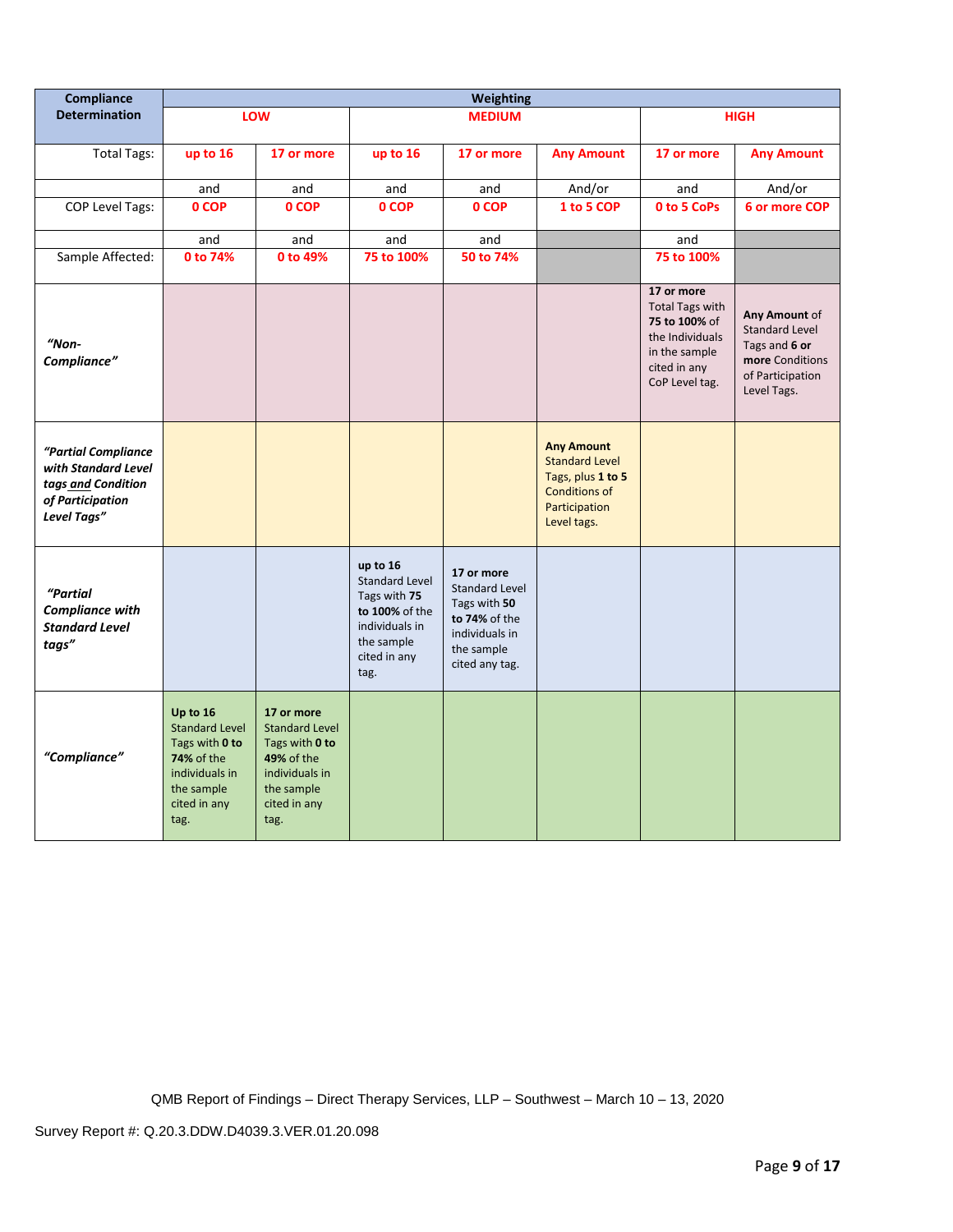#### **Agency: Direct Therapy Services, LLP - Southwest Region** Program: Developmental Disabilities Waiver<br>Service: 2018: Family Living, Customized In 2018: Family Living, Customized In-Home Supports, Customized Community Supports Routine Survey Type:<br>Routine Survey: **Routine Survey: October 4 – 10, 2019 Verification Survey: March 10 – 13, 2020**

| <b>Standard of Care</b>                                | <b>Routine Survey Deficiencies</b>                                                                                                                          | <b>Verification Survey New and Repeat Deficiencies</b> |
|--------------------------------------------------------|-------------------------------------------------------------------------------------------------------------------------------------------------------------|--------------------------------------------------------|
|                                                        | October 4 - 10, 2019                                                                                                                                        | March 10 - 13, 2020                                    |
|                                                        | Service Domain: Service Plans: ISP Implementation - Services are delivered in accordance with the service plan, including type, scope, amount, duration and |                                                        |
| frequency specified in the service plan.               |                                                                                                                                                             |                                                        |
| Tag # 1A32 Administrative Case File: Individual        | <b>Condition of Participation Level Deficiency</b>                                                                                                          | <b>Standard Level Deficiency</b>                       |
| <b>Service Plan Implementation</b>                     |                                                                                                                                                             |                                                        |
| NMAC 7.26.5.16.C and D Development of the ISP.         | After an analysis of the evidence it has been                                                                                                               | <b>New/Repeat Finding:</b>                             |
| Implementation of the ISP. The ISP shall be            | determined there is a significant potential for a                                                                                                           |                                                        |
| implemented according to the timelines determined      | negative outcome to occur.                                                                                                                                  | Based on administrative record review, the Agency      |
| by the IDT and as specified in the ISP for each        |                                                                                                                                                             | did not implement the ISP according to the timelines   |
| stated desired outcomes and action plan.               | Based on administrative record review, the Agency                                                                                                           | determined by the IDT and as specified in the ISP      |
|                                                        | did not implement the ISP according to the timelines                                                                                                        | for each stated desired outcomes and action plan for   |
| C. The IDT shall review and discuss information and    | determined by the IDT and as specified in the ISP                                                                                                           | 1 of 10 individuals.                                   |
| recommendations with the individual, with the goal     | for each stated desired outcomes and action plan for                                                                                                        |                                                        |
| of supporting the individual in attaining desired      | 5 of 10 individuals.                                                                                                                                        | As indicated by Individuals ISP the following was      |
| outcomes. The IDT develops an ISP based upon           |                                                                                                                                                             | found with regards to the implementation of ISP        |
| the individual's personal vision statement, strengths, | As indicated by Individuals ISP the following was                                                                                                           | Outcomes:                                              |
| needs, interests and preferences. The ISP is a         | found with regards to the implementation of ISP                                                                                                             |                                                        |
| dynamic document, revised periodically, as needed,     | Outcomes:                                                                                                                                                   | <b>Family Living Data Collection/Data</b>              |
| and amended to reflect progress towards personal       |                                                                                                                                                             | <b>Tracking/Progress with regards to ISP</b>           |
| goals and achievements consistent with the             | <b>Family Living Data Collection/Data</b>                                                                                                                   | Outcomes:                                              |
| individual's future vision. This regulation is         | <b>Tracking/Progress with regards to ISP</b>                                                                                                                |                                                        |
| consistent with standards established for individual   | <b>Outcomes:</b>                                                                                                                                            | Individual #2                                          |
| plan development as set forth by the commission on     |                                                                                                                                                             | • Review of Agency's documented Outcomes and           |
| the accreditation of rehabilitation facilities (CARF)  | Individual #6                                                                                                                                               | Action Steps do not match the current ISP              |
| and/or other program accreditation approved and        | • None found regarding: Live Outcome/Action Step:                                                                                                           | Outcomes and Action Steps for Live area.               |
| adopted by the developmental disabilities division     | "With assistance  will research recipes to                                                                                                                  | <b>Agency's Outcomes/Action Steps are as</b>           |
| and the department of health. It is the policy of the  | prepare" for 8/2019. Action step is to be                                                                                                                   | follows:                                               |
| developmental disabilities division (DDD), that to the | completed 1 time per week.                                                                                                                                  | " will not open or come through the door until         |
| extent permitted by funding, each individual receive   |                                                                                                                                                             | he is invited in."                                     |
| supports and services that will assist and encourage   | Individual #11                                                                                                                                              |                                                        |
| independence and productivity in the community and     |                                                                                                                                                             |                                                        |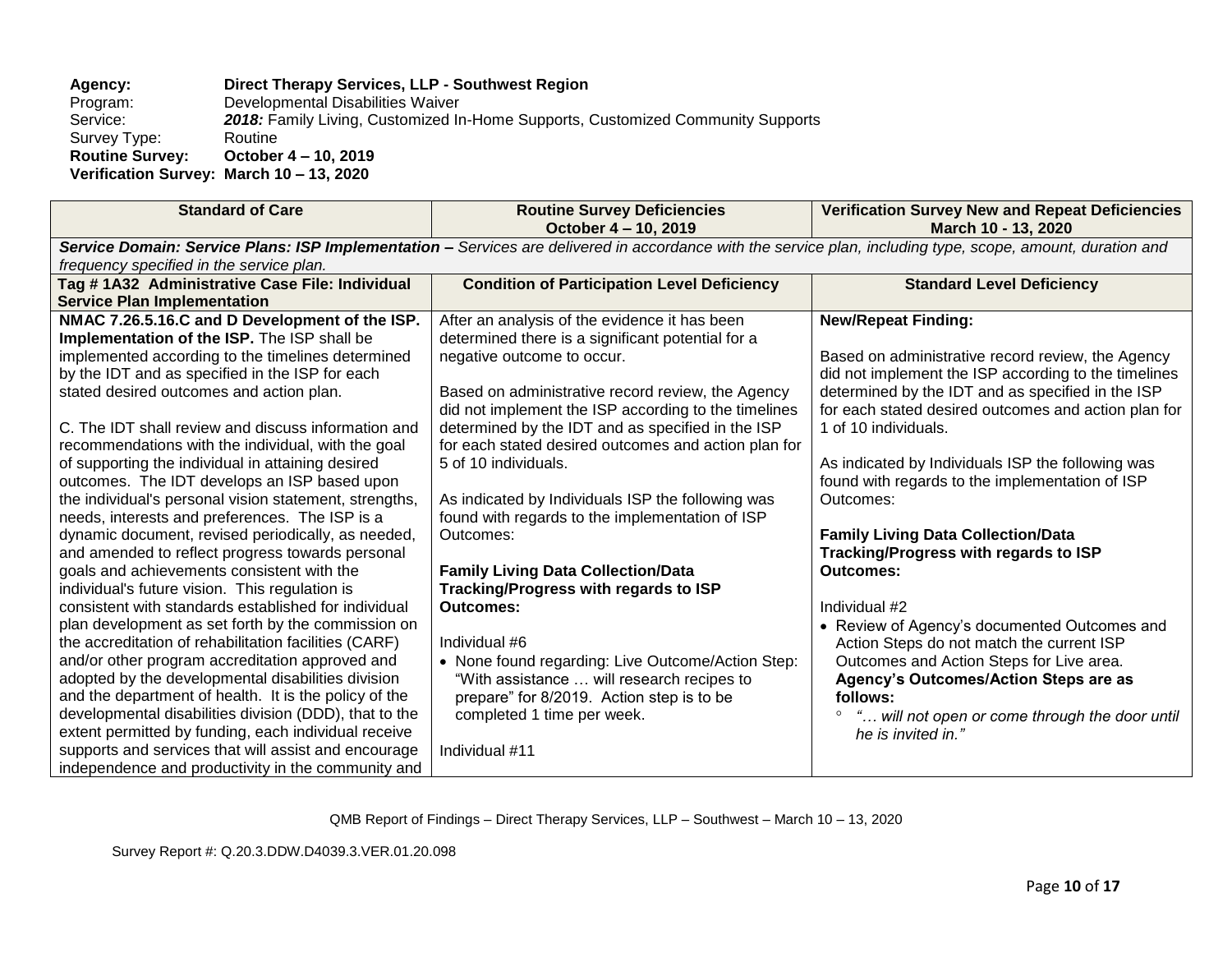D. The intent is to provide choice and obtain opportunities for individuals to live, work and play with full participation in their communities. The following principles provide direction and purpose in planning for individuals with developmental disabilities. [05/03/94; 01/15/97; Recompiled 10/31/01]

Developmental Disabilities (DD) Waiver Service Standards 2/26/2018; Re-Issue: 12/28/2018; Eff 1/1/2019

**Chapter 6: Individual Service Plan (ISP) 6.8 ISP Implementation and Monitoring:** All DD Waiver Provider Agencies with a signed SFOC are required to provide services as detailed in the ISP. The ISP must be readily accessible to Provider Agencies on the approved budget. (See Chapter 20: Provider Documentation and Client Records.) CMs facilitate and maintain communication with the person, his/her representative, other IDT members, Provider Agencies, and relevant parties to ensure that the person receives the maximum benefit of his/her services and that revisions to the ISP are made as needed. All DD Waiver Provider Agencies are required to cooperate with monitoring activities conducted by the CM and the DOH. Provider Agencies are required to respond to issues at the individual level and agency level as described in Chapter 16: Qualified Provider Agencies.

**Chapter 20: Provider Documentation and Client Records 20.2 Client Records Requirements:** All DD Waiver Provider Agencies are required to create • None found regarding: Live Outcome/Action Step: "…will attend weekly swim lessons" for 7/2019. Action step is to be completed 1 - 2 times per week.

**Customized In-Home Supports Data Collection/Data Tracking/Progress with regards to ISP Outcomes**:

Individual #5

• None found regarding: Live Outcome/Action Step: "…will place her medications in a pill box weekly." for 8/2019. Action step is to be completed 1 time per week.

Individual #8

- None found regarding: Live Outcome/Action Step: "…will follow the chore list and check off the chores after she completes each one" for 7/2019. Action step is to be completed daily.
- None found regarding: Live Outcome/Action Step: "…and staff will check her home and checklist to ensure if it is staying clean and organized and give feedback to … as needed" for 7/2019. Action step is to be completed 1 time per week.

## **Customized Community Supports Data Collection/Data Tracking/Progress with regards to ISP Outcomes**:

# Individual #3

• None found regarding: Work/learn Outcome/Action Step: "…will offer an invite to peer" for 6/2019 - 8/2019. Action step is to be completed 1 time per week.

 *"… will not squeeze through people while shopping."*

## **Annual ISP (10/1/2019 – 9/30/2020) Outcomes/Action Steps are as follows:**

- *"…will knock on his sisters bedroom door and wait for a response before entering."*
- *"… will observe personal space boundaries while eating."*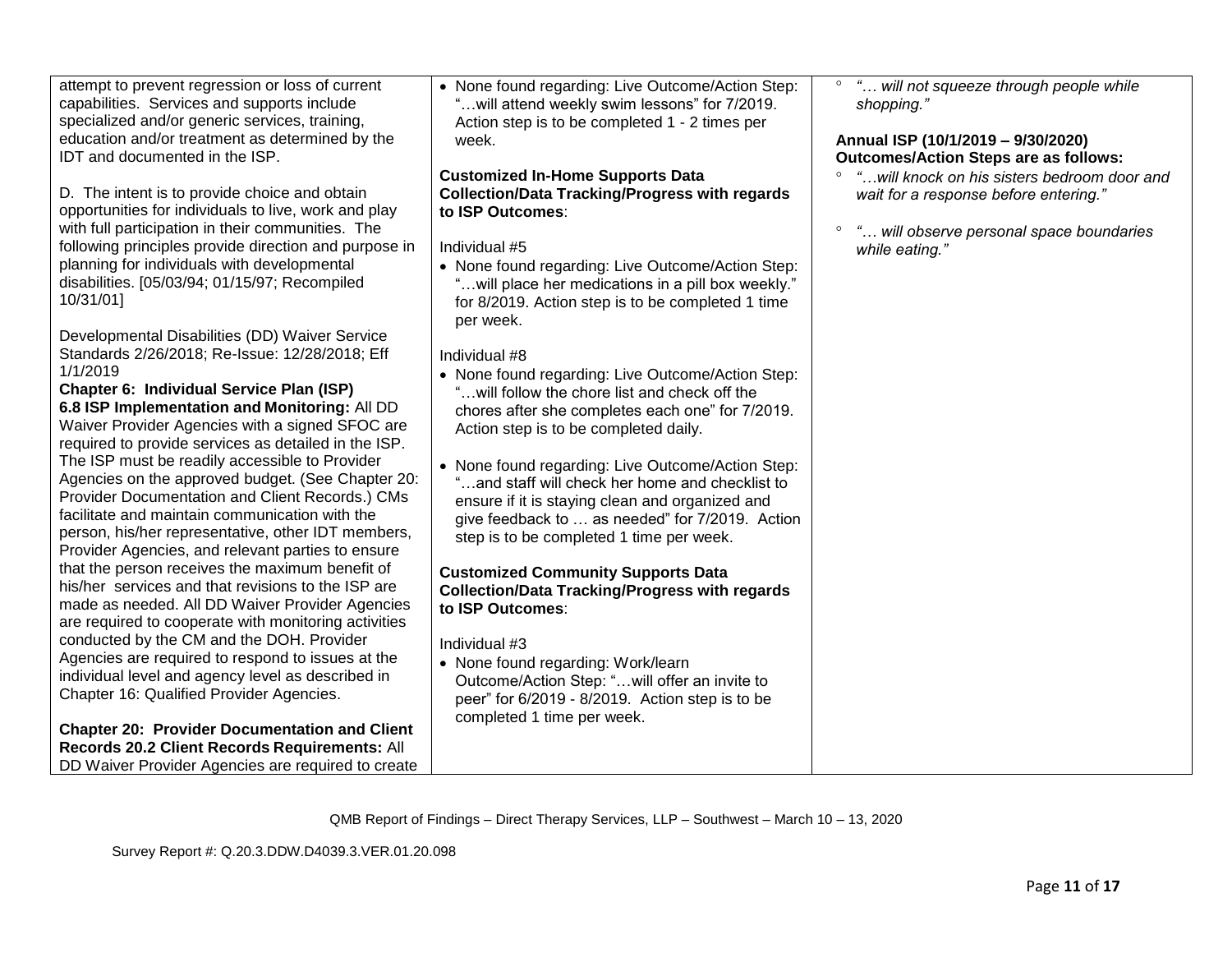| and maintain individual client records. The contents  |  |
|-------------------------------------------------------|--|
| of client records vary depending on the unique        |  |
| needs of the person receiving services and the        |  |
| resultant information produced. The extent of         |  |
| documentation required for individual client records  |  |
| per service type depends on the location of the file, |  |
| the type of service being provided, and the           |  |
| information necessary.                                |  |
| DD Waiver Provider Agencies are required to           |  |
| adhere to the following:                              |  |
| Client records must contain all documents             |  |
| essential to the service being provided and essential |  |
| to ensuring the health and safety of the person       |  |
| during the provision of the service.                  |  |
| 2. Provider Agencies must have readily                |  |
| accessible records in home and community settings     |  |
| in paper or electronic form. Secure access to         |  |
| electronic records through the Therap web based       |  |
| system using computers or mobile devices is           |  |
| acceptable.                                           |  |
| Provider Agencies are responsible for ensuring<br>3.  |  |
| that all plans created by nurses, RDs, therapists or  |  |
| BSCs are present in all needed settings.              |  |
| 4. Provider Agencies must maintain records of all     |  |
| documents produced by agency personnel or             |  |
| contractors on behalf of each person, including any   |  |
| routine notes or data, annual assessments, semi-      |  |
| annual reports, evidence of training                  |  |
| provided/received, progress notes, and any other      |  |
| interactions for which billing is generated.          |  |
| Each Provider Agency is responsible for<br>5.         |  |
| maintaining the daily or other contact notes          |  |
| documenting the nature and frequency of service       |  |
| delivery, as well as data tracking only for the       |  |
| services provided by their agency.                    |  |
| The current Client File Matrix found in               |  |
| Appendix A Client File Matrix details the minimum     |  |
| requirements for records to be stored in agency       |  |
| office files, the delivery site, or with DSP while    |  |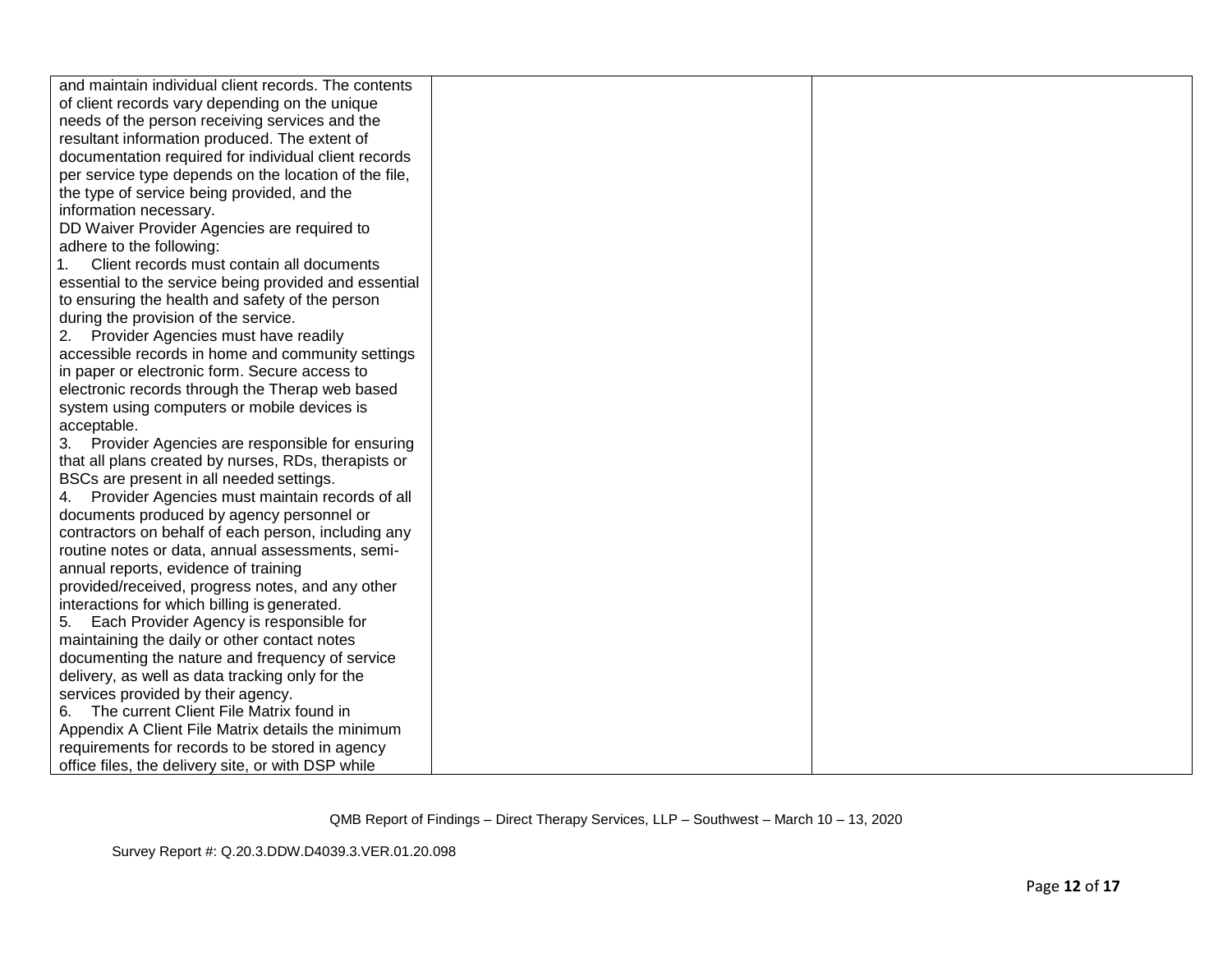| providing services in the community.<br>7. All records pertaining to JCMs must be retained<br>permanently and must be made available to DDSD<br>upon request, upon the termination or expiration of<br>a provider agreement, or upon provider withdrawal<br>from services. |  |
|----------------------------------------------------------------------------------------------------------------------------------------------------------------------------------------------------------------------------------------------------------------------------|--|
|                                                                                                                                                                                                                                                                            |  |
|                                                                                                                                                                                                                                                                            |  |
|                                                                                                                                                                                                                                                                            |  |
|                                                                                                                                                                                                                                                                            |  |
|                                                                                                                                                                                                                                                                            |  |

Survey Report #: Q.20.3.DDW.D4039.3.VER.01.20.098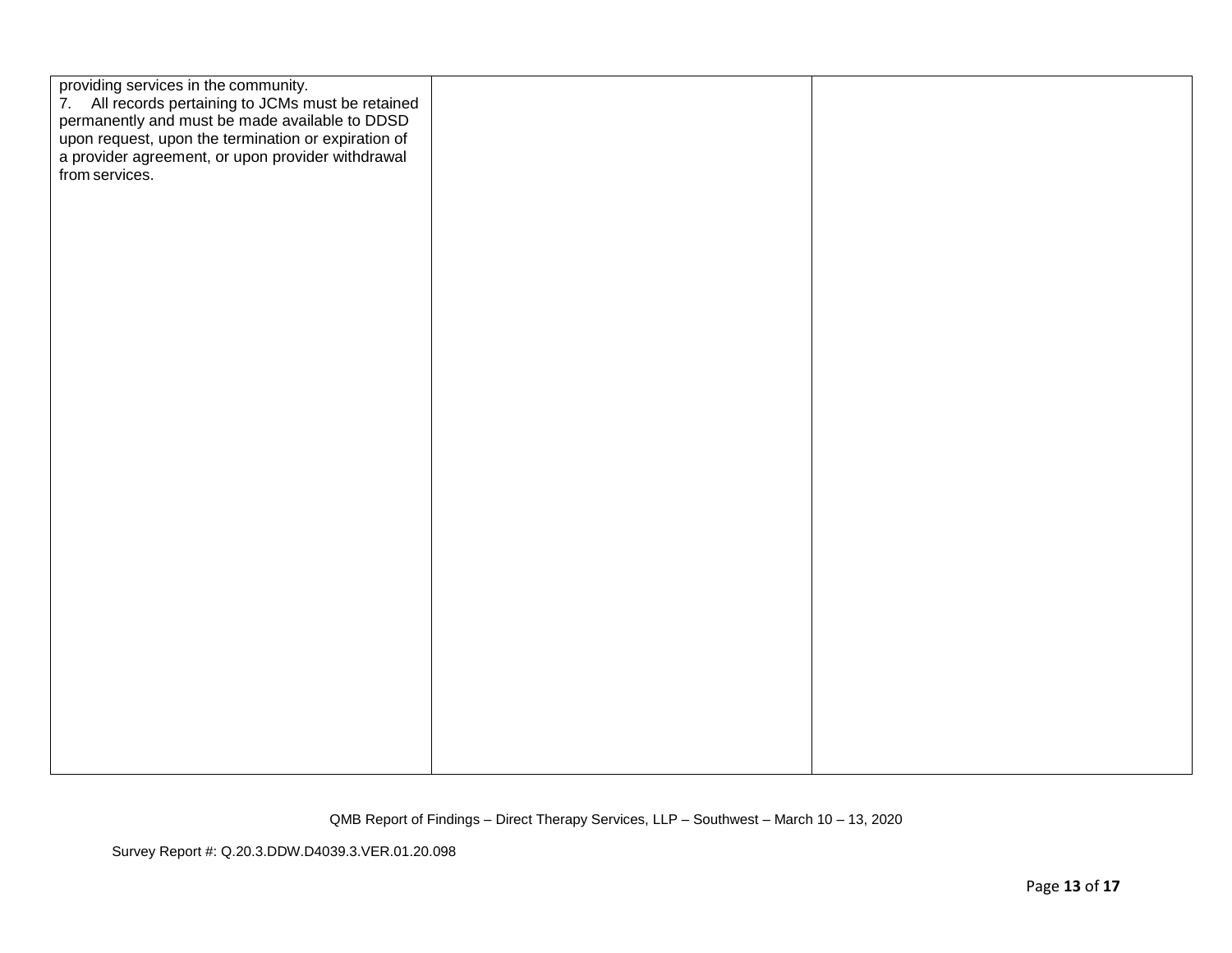| <b>Standard of Care</b>                                                                                                                                 | <b>Routine Survey Deficiencies</b><br>October 4 - 10, 2019                                                                                                  | <b>Verification Survey New and Repeat Deficiencies</b><br>March 10 - 13, 2020 |
|---------------------------------------------------------------------------------------------------------------------------------------------------------|-------------------------------------------------------------------------------------------------------------------------------------------------------------|-------------------------------------------------------------------------------|
|                                                                                                                                                         | Service Domain: Service Plans: ISP Implementation - Services are delivered in accordance with the service plan, including type, scope, amount, duration and |                                                                               |
| frequency specified in the service plan.                                                                                                                |                                                                                                                                                             |                                                                               |
| Tag #1A08.1 Administrative and Residential<br><b>Case File: Progress Notes</b>                                                                          | <b>Standard Level Deficiency</b>                                                                                                                            | <b>COMPLETE</b>                                                               |
| Tag #1A32.1 Administrative Case File: Individual<br>Service Plan Implementation (Not Completed at<br><b>Frequency)</b>                                  | <b>Standard Level Deficiency</b>                                                                                                                            | <b>COMPLETE</b>                                                               |
| Tag #1A32.2 Individual Service Plan<br><b>Implementation (Residential Implementation)</b>                                                               | <b>Standard Level Deficiency</b>                                                                                                                            | <b>COMPLETE</b>                                                               |
| Tag #1A38 Living Care Arrangement /<br><b>Community Inclusion Reporting Requirements</b>                                                                | <b>Standard Level Deficiency</b>                                                                                                                            | <b>COMPLETE</b>                                                               |
| Tag #1A38.1 Living Care Arrangement /<br><b>Community Inclusion Reporting Requirements</b><br>(Reporting Components)                                    | <b>Standard Level Deficiency</b>                                                                                                                            | <b>COMPLETE</b>                                                               |
| Tag # LS14 Residential Service Delivery Site<br><b>Case File (ISP and Healthcare Requirements)</b><br>(Upheld by IRF 12/27/2019)                        | <b>Condition of Participation Level Deficiency</b>                                                                                                          | <b>COMPLETE</b>                                                               |
| Tag # LS14.1 Residential Service Delivery Site<br><b>Case File (Other Req. Documentation)</b>                                                           | <b>Standard Level Deficiency</b>                                                                                                                            | <b>COMPLETE</b>                                                               |
| implements its policies and procedures for verifying that provider training is conducted in accordance with State requirements and the approved waiver. | Service Domain: Qualified Providers - The State monitors non-licensed/non-certified providers to assure adherence to waiver requirements. The State         |                                                                               |
| Tag #1A20 Direct Support Personnel Training<br>(Upheld by IRF 12/27/2019)                                                                               | <b>Condition of Participation Level Deficiency</b>                                                                                                          | <b>COMPLETE</b>                                                               |
| Tag #1A22 Agency Personnel Competency                                                                                                                   | <b>Condition of Participation Level Deficiency</b>                                                                                                          | <b>COMPLETE</b>                                                               |
| Tag #1A25.1 Caregiver Criminal History<br><b>Screening</b>                                                                                              | <b>Condition of Participation Level Deficiency</b>                                                                                                          | <b>COMPLETE</b>                                                               |
| Tag #1A26 Consolidated On-line Registry<br><b>Employee Abuse Registry</b>                                                                               | <b>Standard Level Deficiency</b>                                                                                                                            | <b>COMPLETE</b>                                                               |
| Tag #1A37 Individual Specific Training                                                                                                                  | <b>Standard Level Deficiency</b>                                                                                                                            | <b>COMPLETE</b>                                                               |
| Tag # 1A43.1 General Events Reporting:<br><b>Individual Reporting</b>                                                                                   | <b>Standard Level Deficiency</b>                                                                                                                            | <b>COMPLETE</b>                                                               |

Survey Report #: Q.20.3.DDW.D4039.3.VER.01.20.098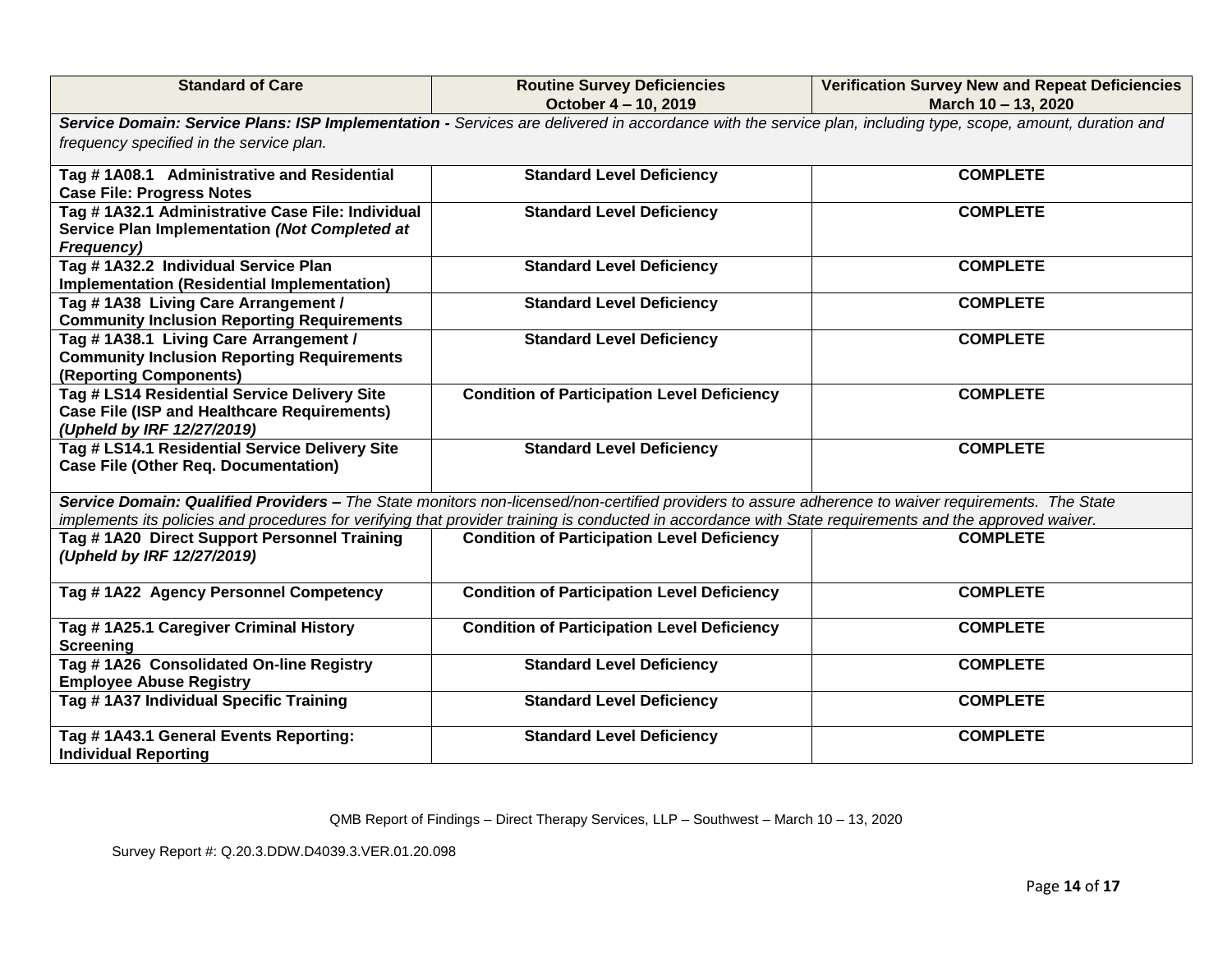*Service Domain: Health and Welfare – The state, on an ongoing basis, identifies, addresses and seeks to prevent occurrences of abuse, neglect and exploitation. Individuals shall be afforded their basic human rights. The provider supports individuals to access needed healthcare services in a timely manner.*

| Tag #1A08.2 Administrative Case File:<br><b>Healthcare Requirements &amp; Follow-up</b>                                                               | <b>Condition of Participation Level Deficiency</b> | <b>COMPLETE</b> |
|-------------------------------------------------------------------------------------------------------------------------------------------------------|----------------------------------------------------|-----------------|
| (Modified by IRF 12/27/2019)                                                                                                                          |                                                    |                 |
| Tag #1A15.2 Administrative Case File:                                                                                                                 | <b>Condition of Participation Level Deficiency</b> | <b>COMPLETE</b> |
| <b>Healthcare Documentation (Therap and Required</b>                                                                                                  |                                                    |                 |
| Plans)                                                                                                                                                |                                                    |                 |
| Tag #1A31.2 Human Right Committee                                                                                                                     | <b>Standard Level Deficiency</b>                   | <b>COMPLETE</b> |
| Composition                                                                                                                                           |                                                    |                 |
| Tag #1A50.1 Individual: Scope of Services                                                                                                             | <b>Standard Level Deficiency</b>                   | <b>COMPLETE</b> |
| (Individual Interviews)                                                                                                                               |                                                    |                 |
| Tag # LS06 Family Living Requirements                                                                                                                 | <b>Standard Level Deficiency</b>                   | <b>COMPLETE</b> |
|                                                                                                                                                       |                                                    |                 |
| Tag # LS25 Residential Health & Safety                                                                                                                | <b>Standard Level Deficiency</b>                   | <b>COMPLETE</b> |
| (Supported Living / Family Living / Intensive                                                                                                         |                                                    |                 |
| <b>Medical Living)</b>                                                                                                                                |                                                    |                 |
| Service Domain: Medicaid Billing/Reimbursement - State financial oversight exists to assure that claims are coded and paid for in accordance with the |                                                    |                 |
| reimbursement methodology specified in the approved waiver.                                                                                           |                                                    |                 |
| Tag # LS27 Family Living Reimbursement                                                                                                                | <b>Standard Level Deficiency</b>                   | <b>COMPLETE</b> |
|                                                                                                                                                       |                                                    |                 |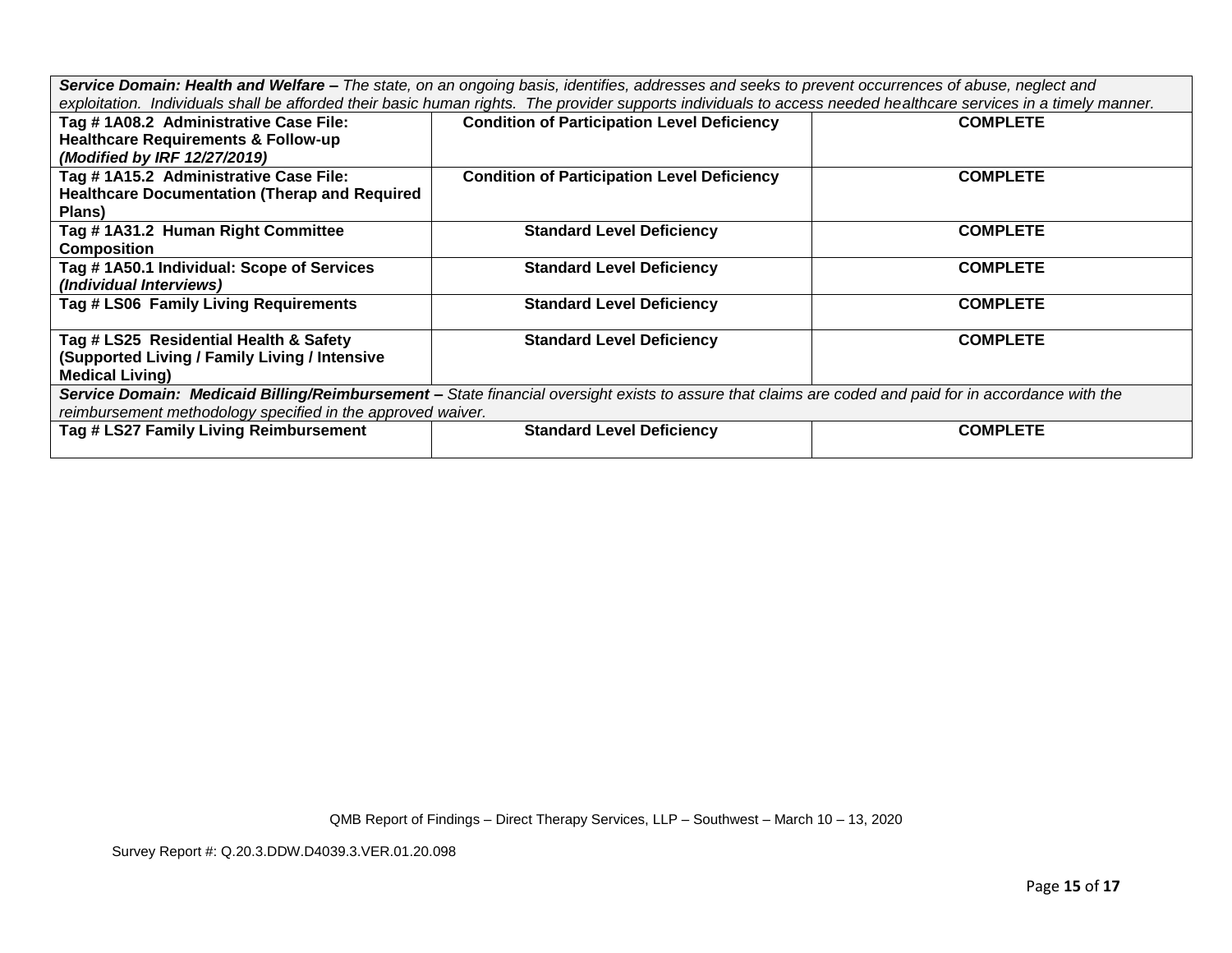|                                                                                      | Verification Survey Plan of Correction, On-going QA/QI and Responsible Party                                                                                                                                                                                                                                                    | Date Due |
|--------------------------------------------------------------------------------------|---------------------------------------------------------------------------------------------------------------------------------------------------------------------------------------------------------------------------------------------------------------------------------------------------------------------------------|----------|
| Tag #1A32<br>Administrative Case File:<br>lIndividual Service Plan<br>Implementation | Provider:<br>State your Plan of Correction for the deficiencies cited in this tag here (How is the deficiency going to<br>be corrected? This can be specific to each deficiency cited or if possible an overall correction?): $\rightarrow$                                                                                     |          |
|                                                                                      | <b>Provider:</b><br>Enter your ongoing Quality Assurance/Quality Improvement processes as it related to this tag<br>number here (What is going to be done? How many individuals is this going to affect? How often will this be<br>completed? Who is responsible? What steps will be taken if issues are found?): $\rightarrow$ |          |